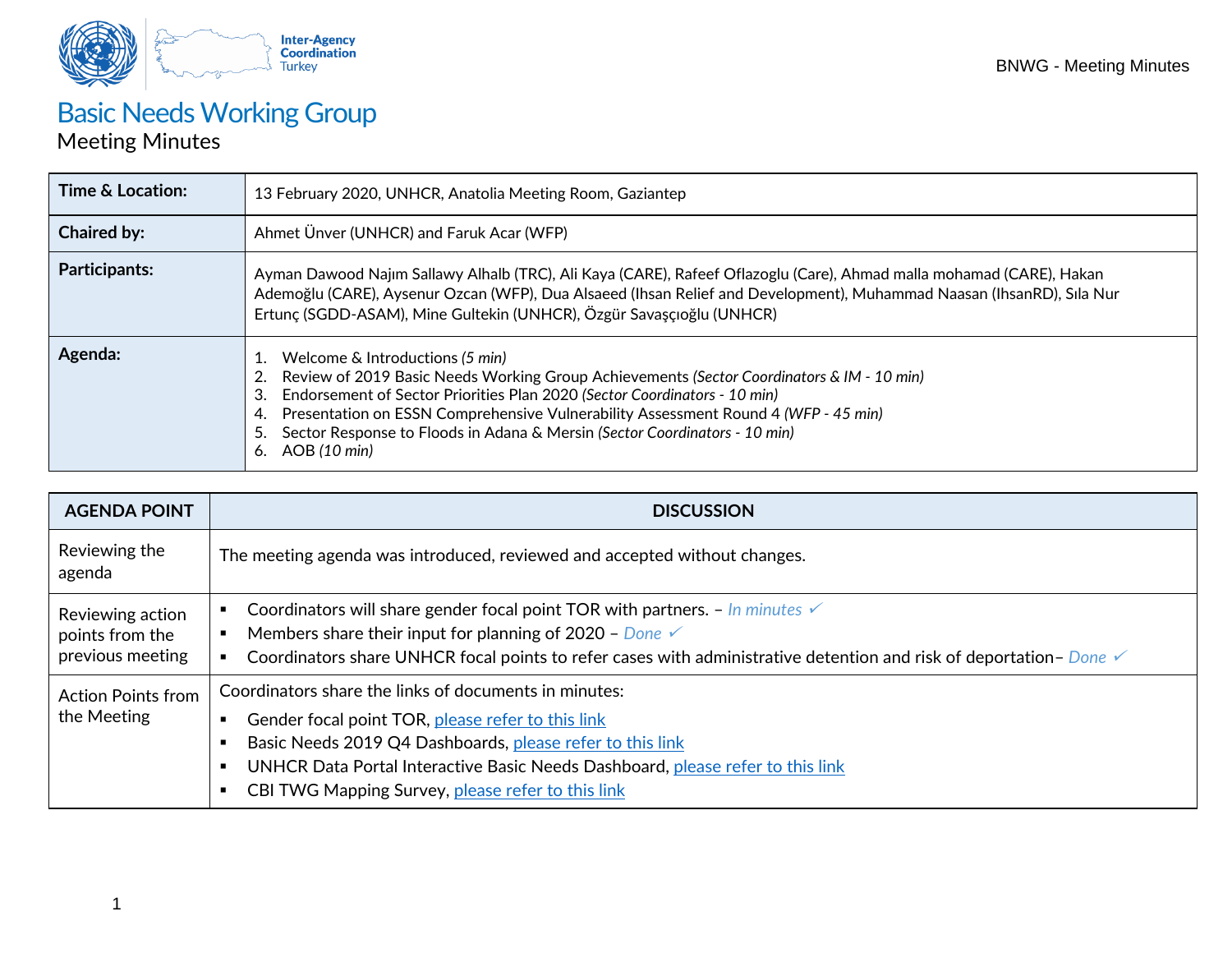

| Review of 2019<br><b>Basic Needs</b><br><b>Working Group</b><br>Achievements | Coordinators presented 2019 sector achievements and sector IM presented the dashboards which will be published online.<br>The sector has cumulatively reached 2.16 million refugees in 2019. 1.7 million refugees were supported through ESSN,<br>145.304 individuals benefited from food assistance and 37.405 benefited from non-food items.<br>IM presented sector dashboards. CBI and NFI beneficiaries segregated according to age and gender distribution.<br>$\bullet$<br>16 provinces reported NFI activities. There are 2 separate NFI indicators; CRI and hygiene/dignity kits. The total number of<br>$\bullet$<br>NFI beneficiaries is over 38 thousand which includes 3000 CRI beneficiaries and 35000 hygiene items.<br>Food assistance support continued in TACs reaching 90.608 beneficiaries. Near 90 thousand live in TACs and 55 thousand<br>$\bullet$<br>within host communities.<br>The target for shelter activities decreased in 2019, a total of 14.059 refugees benefited from shelter/wash support in 7<br>$\bullet$<br>provinces. Activities focused on the South East and meeting chairs highlighted the need for similar activities in the<br>metropolitan cities. IOM started a shelter program in Izmir.<br>The total number of Alternative to Camps -cash assistance- beneficiaries is over 47 thousand. Modality is unconditional<br>$\bullet$<br>unrestricted cash that is calculated in respect to family composition. 3 partners supported over 95 thousand beneficiaries<br>with winterization activities.                                                                                                                                                                                                                                                                                                                                         |
|------------------------------------------------------------------------------|-----------------------------------------------------------------------------------------------------------------------------------------------------------------------------------------------------------------------------------------------------------------------------------------------------------------------------------------------------------------------------------------------------------------------------------------------------------------------------------------------------------------------------------------------------------------------------------------------------------------------------------------------------------------------------------------------------------------------------------------------------------------------------------------------------------------------------------------------------------------------------------------------------------------------------------------------------------------------------------------------------------------------------------------------------------------------------------------------------------------------------------------------------------------------------------------------------------------------------------------------------------------------------------------------------------------------------------------------------------------------------------------------------------------------------------------------------------------------------------------------------------------------------------------------------------------------------------------------------------------------------------------------------------------------------------------------------------------------------------------------------------------------------------------------------------------------------------------------------------------------------------------|
| Endorsement of<br><b>Sector Priorities</b><br><b>Plan 2020</b>               | Basic Needs Working Group received feedback in December and an ad-hoc meeting was held in January to present the<br>$\bullet$<br>priorities plan and endorse it; mentioned plan includes focus and mainstreaming, capacity development/training, IM-<br>strengthened coordination capacity, and humanitarian programme cycle.<br>Transition from BN to LH & Supporting Self-Reliance is one of the focuses and a referral mechanism is under<br>$\circ$<br>development.<br>Guidance note for Shelter/WASH Programming will be finalized.<br>$\circ$<br>It is highlighted that collaboration with municipalities is one of the major topics for 2020, the aim is better capturing the<br>$\circ$<br>needs of municipalities and highlighting it in the 3RP document.<br>IOM will continue working on Winterization and other supporting agencies.<br>$\circ$<br>Gender mainstreaming is also a priority and Basic Needs sector will support 16 days of activism.<br>$\circ$<br>Basic Needs and Protection sectors will work together on protection mainstreaming; ie: to use the inter-agency referral<br>$\circ$<br>system and contribute to AAP.<br>Donor consultations will continue in June.<br>$\circ$<br>Partners are encouraged to share their capacity development needs to support the chairs in facilitating needed<br>$\circ$<br>workshops.<br>For 2020, Basic Needs is not planning training on ActivityInfo but support will be provided on one-on-one basis looking<br>$\circ$<br>at the new user-friendly version of ActivityInfo. For support request related with reporting please reach out to sector IM.<br>Partners highlighted the change in regulation of health insurance for persons under international protection. Effective<br>$\circ$<br>of 2020, persons under temporary protection will not be granted health insurance. This results in limited access to |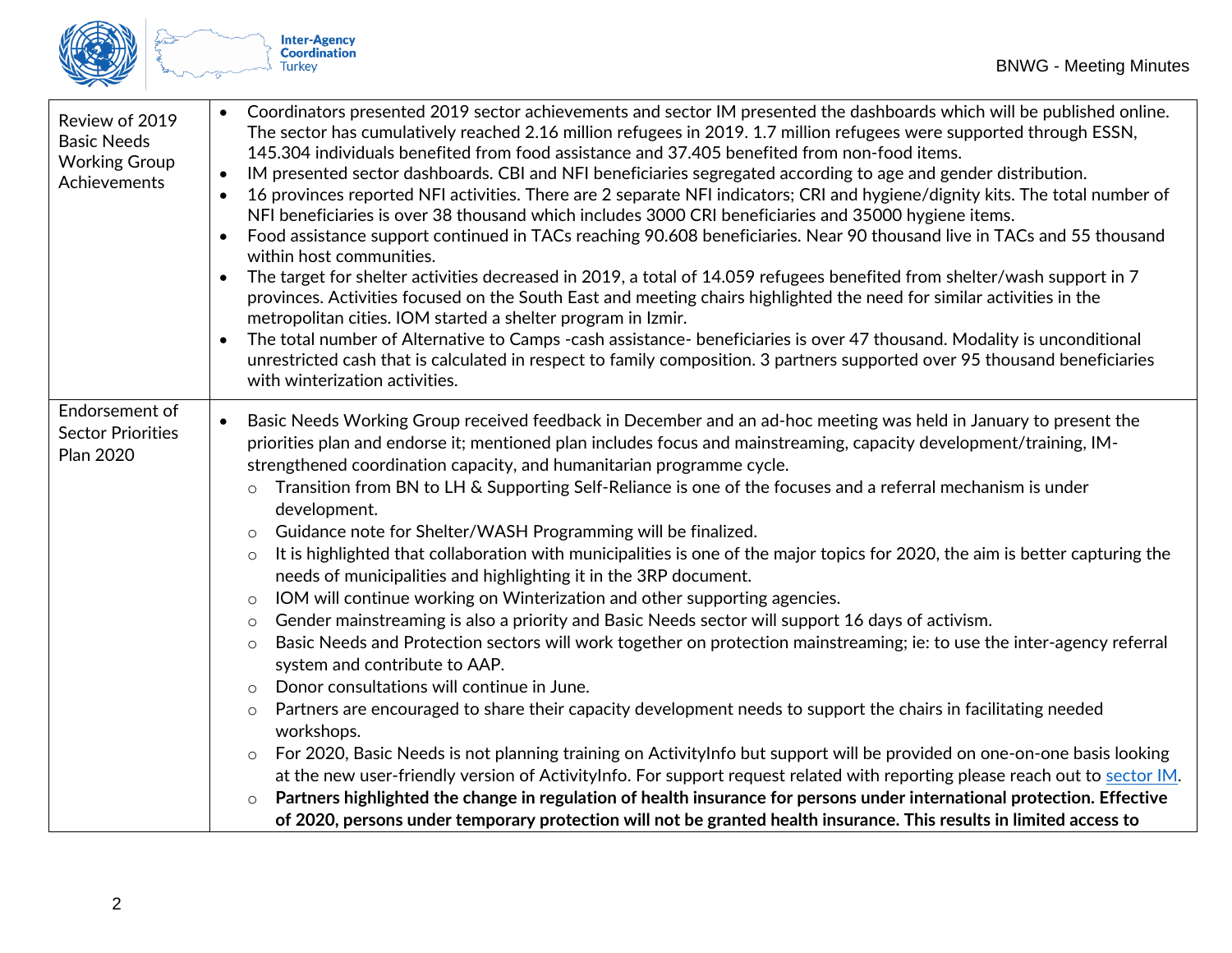

|                                                                                           | health services, also increased costs related with health. Basic needs and other sectors should identify these increasing<br>costs and aim to cover the increasing gap between social assistance and needs via complementary programs; also<br>advocate for increased transfer values or health specific top ups.                                                                                                                                                                                                                                                                                                                                                                                                                                                                                                                                                   |
|-------------------------------------------------------------------------------------------|---------------------------------------------------------------------------------------------------------------------------------------------------------------------------------------------------------------------------------------------------------------------------------------------------------------------------------------------------------------------------------------------------------------------------------------------------------------------------------------------------------------------------------------------------------------------------------------------------------------------------------------------------------------------------------------------------------------------------------------------------------------------------------------------------------------------------------------------------------------------|
| Presentation on<br><b>ESSN</b><br>Comprehensive<br>Vulnerability<br>Assessment<br>Round 4 | CVME 1 and 2 are conducted in 2017, CVME 3 and 4 are conducted in 2018.<br>$\bullet$<br>Sample demographics include nationalities, gender, DGMM registration and ESSN status of refugees. Sampling of CVME 3&4<br>$\bullet$<br>is inclusive and more representative compared to previous rounds.<br>Registration with DGMM in CVM3 was 75%, and 91% in CVM4 increase is mostly due to UNHCR 2018 HH verification<br>$\bullet$<br>visits.<br>People are asked about their movement and it is found that the longer people stay in Turkey, the less they want to move.<br>$\bullet$<br>Mostly, Afghans want to leave Turkey, Iraqis and Syrians want to go to Canada/the USA, Europe and go back home<br>respectively.                                                                                                                                                |
|                                                                                           | Vulnerabilities such as living conditions, crowding index, health, education, etc. are presented and surveyed among<br>participants.<br>According to CVM4, 92% rented unfurnished apartments, while 5% rented furnished apartments and 3% were hosted for<br>$\bullet$<br>free. Only 29 percent of refugees lived in housing that met the minimum humanitarian standards of privacy, natural light and<br>ventilation, security and essential facilities.<br>Families cannot afford the health report fees or do not know how to obtain it. Men are more likely to seek treatment<br>$\bullet$<br>compared with females.                                                                                                                                                                                                                                            |
|                                                                                           | School absence reached 22%, but it is 59% for children aged 13 to 17, this is also high in female headed households. The<br>$\bullet$<br>different reasons for absence are classified between applicants and non-applicants.<br>The data shows that refugees adapted to lower skilled, informal types of work since arriving in Turkey. Among working<br>$\bullet$<br>refugees, the percentage of their unskilled labour income increased from 57.5% in their country of origin to 87% in Turkey.<br>10% of SUTPs are living under the extreme poverty line when calculated according to the World Bank Poverty Line, which<br>$\bullet$<br>was 372 TL per person.                                                                                                                                                                                                  |
|                                                                                           | Overall 49% of the refugees borrowed money in the last 3 months, responses were less received by female headed<br>$\bullet$<br>households mostly because they have less social network, or do not want to borrow money.<br>Since the last data collection period, median debt increased from 1000 TL per household to 1271 TL, likely due to the<br>$\bullet$<br>economic recession and high levels of inflation. ESSN beneficiaries have the lowest debt compared to the others.<br>Overall 97% of households had acceptable food consumption with no significant difference between the eligibility groups.<br>$\bullet$<br>However, households headed by women were more likely to have unacceptable food consumption than those headed by<br>men (9% versus 2%) while 18% of Afghan households had unacceptable FCS compared with just 2 % of Syrian and Iraqi. |